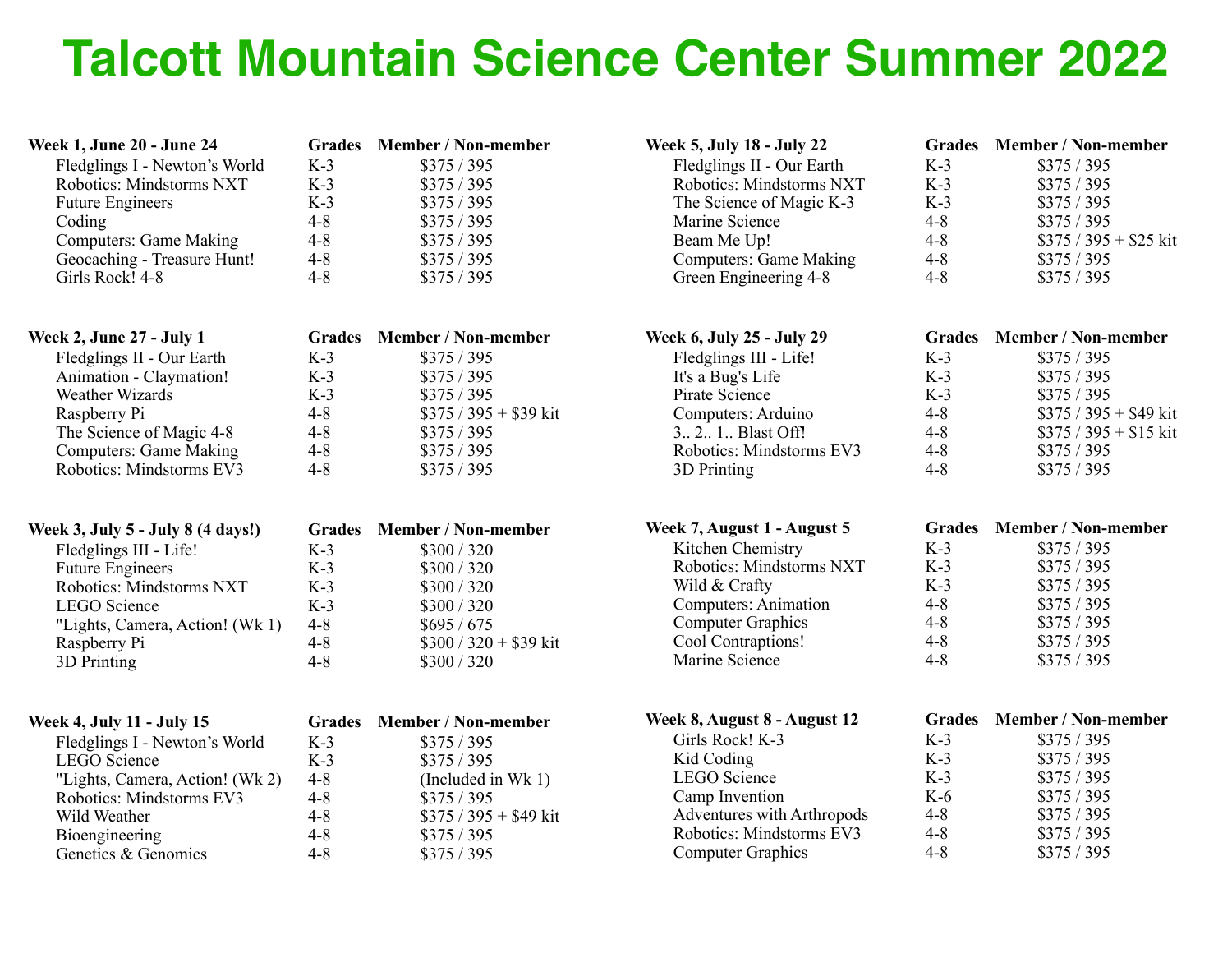## **Talcott Mountain Science Center Summer 2022**

## **Registration Form (See Medical & Release Form on back)**

| Student First Name                                                                                                                                                                                                                                                 | Course Name                                                             |  |  |  |                                       |  |  |
|--------------------------------------------------------------------------------------------------------------------------------------------------------------------------------------------------------------------------------------------------------------------|-------------------------------------------------------------------------|--|--|--|---------------------------------------|--|--|
| Student Last Name                                                                                                                                                                                                                                                  | Course Week 1 2 3 4 5 6                                                 |  |  |  | 7 8                                   |  |  |
| Gender: Female Male Mon-binary                                                                                                                                                                                                                                     |                                                                         |  |  |  |                                       |  |  |
| Age:                                                                                                                                                                                                                                                               | Date of Birth: $\frac{\sqrt{2}}{2}$                                     |  |  |  |                                       |  |  |
| Grade Entering Fall 2022: K 1 2 3 4 5 6 7 8                                                                                                                                                                                                                        |                                                                         |  |  |  |                                       |  |  |
| Parent / Guardian Name                                                                                                                                                                                                                                             |                                                                         |  |  |  |                                       |  |  |
| Address                                                                                                                                                                                                                                                            |                                                                         |  |  |  |                                       |  |  |
|                                                                                                                                                                                                                                                                    |                                                                         |  |  |  |                                       |  |  |
| Phone:<br>Home $(\_\_\_\_\_\$ -<br>$\begin{pmatrix} 1 & 1 \\ 1 & 1 \end{pmatrix}$<br>Cell<br>Bus Stop:<br>HARTFORD Hartford Public Library Arch St Entrance, 10 Arch St<br>WEST HARTFORD: Bishop's Corner, 15 Starkel Road<br>AVON: Sperry Park, 100 Simsbury Road | $\omega$<br><u> 1980 - Jan Barnett, martin de filosofoar (h. 1980).</u> |  |  |  |                                       |  |  |
|                                                                                                                                                                                                                                                                    |                                                                         |  |  |  |                                       |  |  |
|                                                                                                                                                                                                                                                                    |                                                                         |  |  |  | Course cost: \$                       |  |  |
| Subtract 15 % through March 1 or 10% through April 1: \$ –                                                                                                                                                                                                         |                                                                         |  |  |  |                                       |  |  |
| TMSC Member? Y N Code:                                                                                                                                                                                                                                             | <b>Registration Fee</b>                                                 |  |  |  | 20.00<br>$\frac{\$ + \_5.95}{\_5.95}$ |  |  |
| Please make checks payable to "TMSC"                                                                                                                                                                                                                               | <b>Amount Enclosed:</b>                                                 |  |  |  | $\sim$                                |  |  |
| Please keep a copy for your records and mail this form to:                                                                                                                                                                                                         |                                                                         |  |  |  |                                       |  |  |

**TMSC, 324 Montevideo Road, Avon, CT 06001**